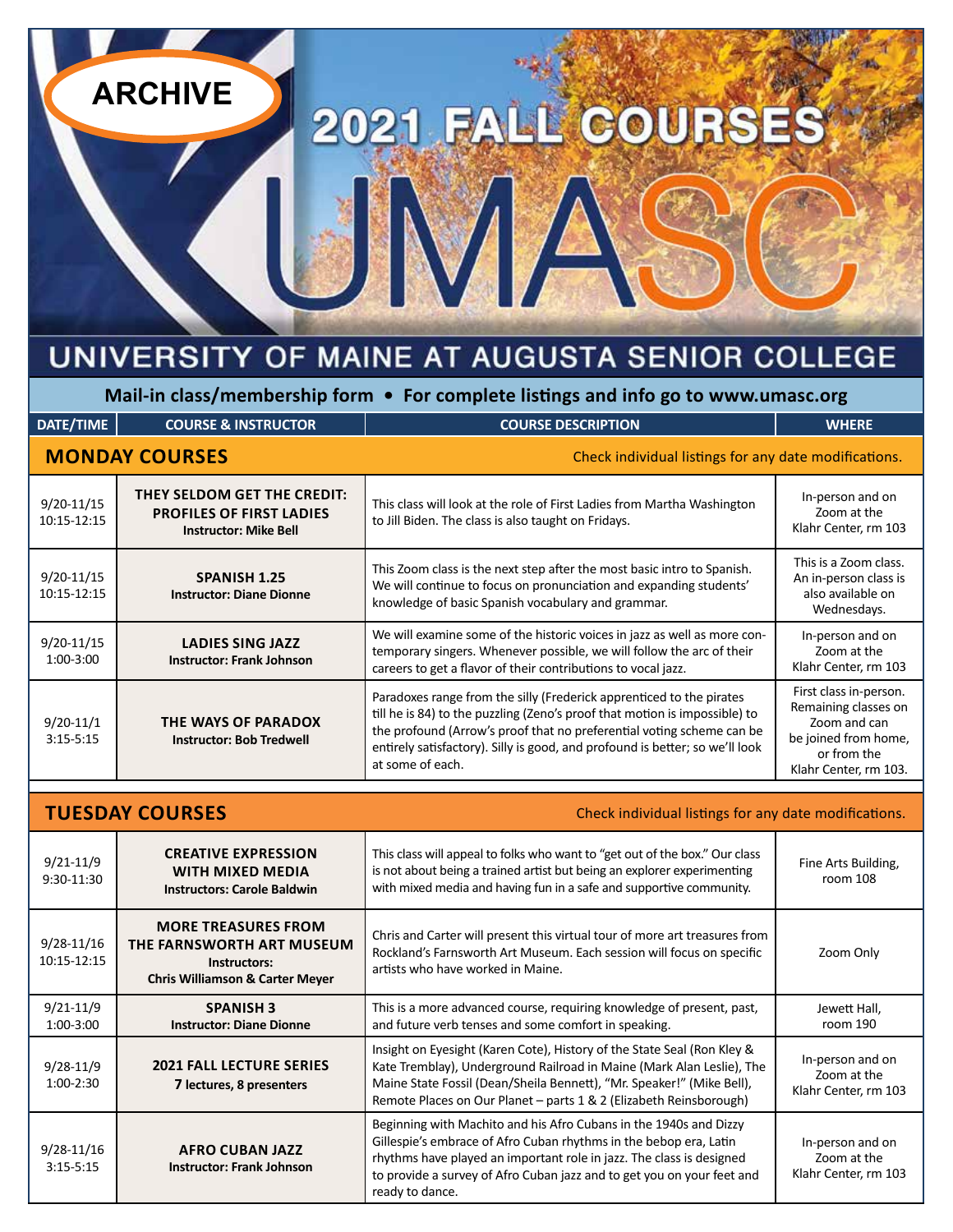| DATE/TIME                                                                         | <b>COURSE &amp; INSTRUCTOR</b>                                                                                        | <b>COURSE DESCRIPTION</b>                                                                                                                                                                                                                                                                          | <b>WHERE</b>                                                          |  |
|-----------------------------------------------------------------------------------|-----------------------------------------------------------------------------------------------------------------------|----------------------------------------------------------------------------------------------------------------------------------------------------------------------------------------------------------------------------------------------------------------------------------------------------|-----------------------------------------------------------------------|--|
| <b>WEDNESDAY COURSES</b><br>Check individual listings for any date modifications. |                                                                                                                       |                                                                                                                                                                                                                                                                                                    |                                                                       |  |
| $9/10-10/13$<br>10:00-5:00                                                        | <b>ROCKS AND WALKS</b><br><b>Instructor: Cheryl Fontaine</b>                                                          | "Rocks and Walks" will be an outdoor journey through some of Maine's<br>geologic history and a great excuse to get out, have fun, meet people, and<br>learn something new. We will explore Maine's bedrock geologic history and<br>develop a sense of the immense amount of time it took to form.  | Klahr 103 intro<br>Fri. 9/10, 10-2:30<br>& 5 Wednesday<br>field trips |  |
| 9/22-10/27<br>10:15-12:15                                                         | <b>PHOTOGRAPHING</b><br><b>MAINE'S SEASONS</b><br><b>Instructor: Elise Klysa</b>                                      | Maine is a beautiful place to photograph throughout the year. This class<br>explores the unique opportunities of photographing during the four seasons<br>- including foliage, snow, Christmas, and spring flowers.                                                                                | Zoom and<br>field trips                                               |  |
| $9/22 - 11/10$<br>10:15-12:15                                                     | <b>BRIDGE FOR ADVANCING PLAYERS</b><br>Instructors:<br>Norma Blazer & Connie McDonald                                 | Discussion, bidding, and deals: weak major suit raises including the "weak<br>freak" and opener's help suit game try; limit raises and the "two-step" alterna-<br>tive; responder's preemptive jump raise, cuebids, and Jordan in competition;<br>forcing major suit raises, including Jacoby 2NT. | Zoom Only                                                             |  |
| $9/22 - 10/13$<br>10:15-12:15                                                     | <b>TOPICS IN SOCIAL JUSTICE:</b><br>RACE, CASTE, AND<br><b>SETTLER COLONIALISM</b><br><b>Instructor: Sonja Thomas</b> | The class will be a primer on caste. Prof. Thomas will discuss how caste is<br>institutionalized and systemic, the intersections of caste with gender, class, and<br>race, and dispel commonly held myths about caste.                                                                             | Jewett Hall,<br>room 190                                              |  |
| $9/22 - 11/10$<br>1:00-3:00                                                       | <b>BEGINNER AND INTERMEDIATE</b><br><b>CROCHET</b><br><b>Instructor: Carole Fitzgerald</b>                            | In this beginner and intermediate crochet course, you will learn/refresh the<br>crochet basics and then increase your skills at your own pace.                                                                                                                                                     | Jewett Hall,<br>room 190                                              |  |
| $9/22 - 11/10$<br>$3:15 - 5:15$                                                   | <b>SPANISH 1.25</b><br><b>Instructor: Diane Dionne</b>                                                                | This in-person class is the next step after the most basic intro to Spanish. We<br>will continue to focus on pronunciation and expanding students' knowledge of<br>basic Spanish vocabulary and grammar.                                                                                           | Jewett Hall,<br>room 190                                              |  |
| $9/22 - 11/10$<br>5:30-7:00                                                       | <b>CENTRAL MAINE'S</b><br><b>ARCHITECTURAL HISTORY</b><br><b>Instructor: Dan Mitchell</b>                             | This course will explore a "large view" of architectural history (and historic<br>preservation) through the "small doorway" of central Maine's local architecture.                                                                                                                                 | 5 Zoom<br>presentations<br>& 3 site tours                             |  |
| <b>THURSDAY COURSES</b><br>Check individual listings for any date modifications.  |                                                                                                                       |                                                                                                                                                                                                                                                                                                    |                                                                       |  |
|                                                                                   |                                                                                                                       |                                                                                                                                                                                                                                                                                                    |                                                                       |  |
| $9/23 - 11/18$<br>10:15-12:15                                                     | <b>READING PLAYS ALOUD</b><br><b>TOGETHER</b><br><b>Instructor: Barbara Coriell</b>                                   | This course is for people who enjoy reading plays with others without the<br>worry of auditions, memorizing lines or performing!                                                                                                                                                                   | Zoom Only                                                             |  |

| $9/23 - 11/18$<br>10:15-12:15   | THE PRICE OF PROGRESS<br><b>AND SHOULD WE CARE?</b><br><b>Instructor: Chuck Acker</b>           | This course is about the clash of class, the loss of industrial progress to pollu-<br>tion and disease, and the search for empathy in a nation divided.                                                                                                                                                             | Zoom Only                |
|---------------------------------|-------------------------------------------------------------------------------------------------|---------------------------------------------------------------------------------------------------------------------------------------------------------------------------------------------------------------------------------------------------------------------------------------------------------------------|--------------------------|
| 9/23-11/18<br>$1:00-3:00$       | <b>COMPLEXITY:</b><br><b>SCIENCE IN SERVICE TO THE SOUL</b><br><b>Instructor: Peter Whitkop</b> | This course is about complex adaptive systems and how we interact with them.<br>We will study not only their science, but their relationship with spirituality as<br>well. In fact, the goal of this course is to show that science and spirituality are<br>not mutually exclusive, but rather, mutually enhancing. | Jewett Hall,<br>room 190 |
| $9/23 - 11/18$<br>$1:00-3:00$   | <b>NINE MODERN DAY MUSES</b><br><b>AND A BODYGUARD</b><br><b>Instructor: Stephanie Harkness</b> | It will assure you that participating in an art is not just a luxury but a fitness<br>program for your mental flexibility. You will meet with playful muses to claim<br>your inner artist and to live more artfully.                                                                                                | Jewett Hall,<br>room 185 |
| $9/23 - 11/18$<br>$3:15 - 5:15$ | <b>ABC'S OF DRAWING</b><br><b>Instructor: Barbara McCarthy</b>                                  | Fundamental drawing skills and techniques can be learned. We will use exercis-<br>es to encourage the right side of the brain to do the work of "seeing."                                                                                                                                                           | Jewett Hall,<br>room 295 |

| <b>FRIDAY COURSES</b><br>Check individual listings for any date modifications. |                                                                                                 |                                                                                                                                                                                                                       |                          |
|--------------------------------------------------------------------------------|-------------------------------------------------------------------------------------------------|-----------------------------------------------------------------------------------------------------------------------------------------------------------------------------------------------------------------------|--------------------------|
| $9/24 - 11/12$<br>8:30-12:00                                                   | <b>CLASSIC FILMS</b><br><b>FOR SENIOR COLLEGE</b><br>Instructors: Chet Day, Peter Ezzy, Art Ray | This course consists of an analytical and fun discussion group exploring the<br>relative merits following the viewing of 8 selected top-rated Classic Films.                                                          | Klahr Center<br>Rotunda  |
| $9/24 - 11/19$<br>10:15-12:15                                                  | THEY SELDOM GET THE CREDIT:<br><b>PROFILES OF FIRST LADIES</b><br><b>Instructor: Mike Bell</b>  | This class will look at the role of First Ladies from Martha Washington to Jill<br>Biden. The class is also taught on Mondays.                                                                                        | Jewett Hall,<br>room 190 |
| $9/24 - 11/12$<br>1:00-3:00                                                    | <b>ACTING UP WITH BHB:</b><br><b>SENIOR ACTING CLASS</b><br>Instructor: Barbara Helen Baker     | The class will consist of warmup exercises, non-threatening theatre games,<br>improvisations, and characterization through scene work.                                                                                | Jewett Hall,<br>room 190 |
| $9/24 - 11/12$<br>$1:00-3:00$                                                  | THE RIGHT BROS:<br>A Fable/Retirement Finances<br><b>Instructor: Chet Day</b>                   | As UMaine undergraduates, the 5 Right brothers developed 4th-grade level<br>mental arithmetic to solve financial problems. The goal is to understand issues<br>and improve communications with your current advisors. | Jewett Hall,<br>room 185 |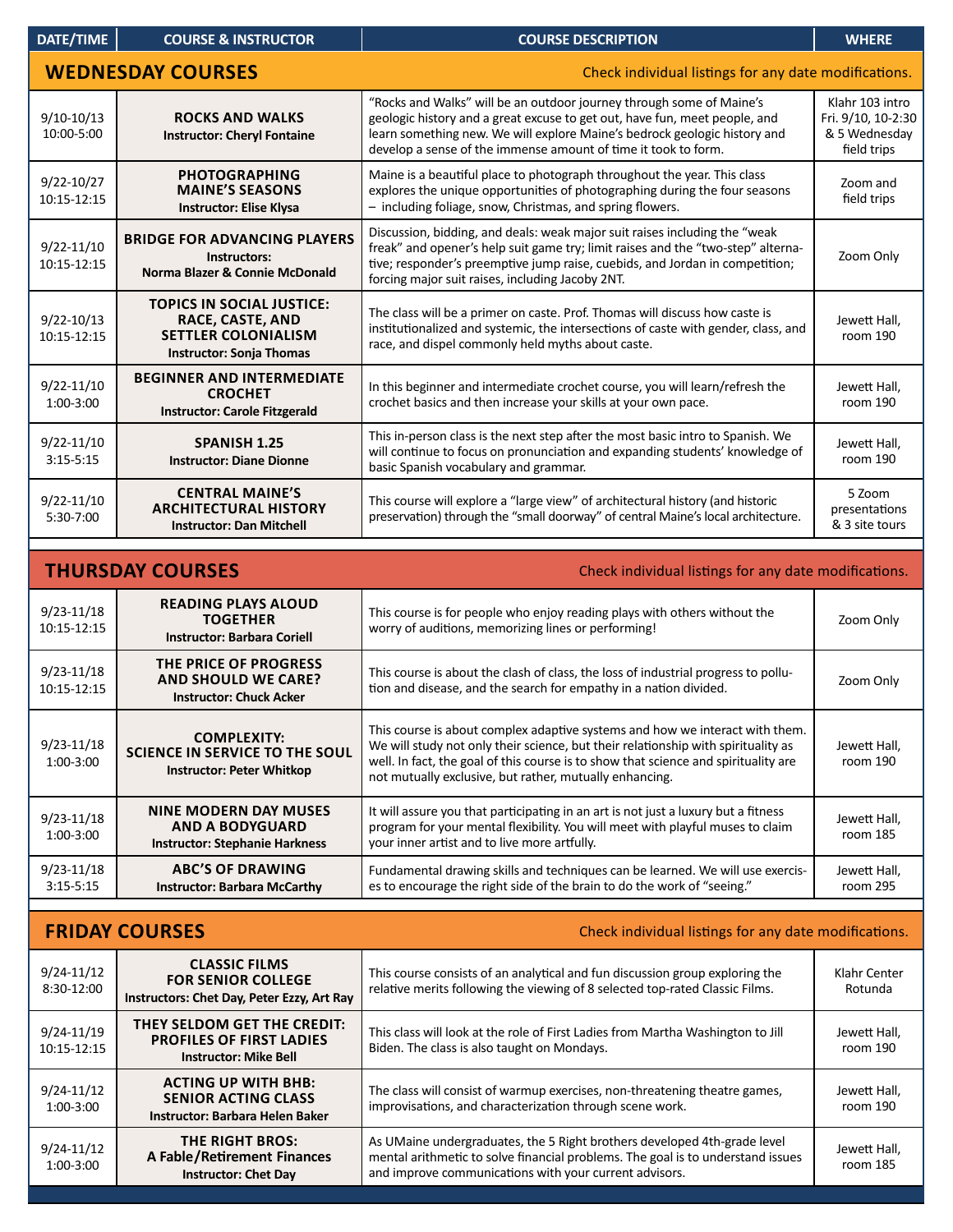**FALL 2021 SENIOR COLLEGE MEMBERSHIP & REGISTRATION FORM .Registration begins Tuesday, September 7.** 

# **JOIN & TAKE FREE CLASSES!**

Please become a member of Senior College. Membership supports our activities and entitles you to free classes in the fall and spring semesters.

Every year membership expires in June. The new year for fall 2021 and spring 2022 has begun and previous memberships are no longer valid.

**IT'S EASY**! Just fill out the information below and select your membership type. On the back page, mark your class selections. Then mail this page with your check to:

#### **UMA Senior College Office, 46 University Drive, Augusta ME 04330**

— Please note: This registration form is for one applicant only. Make copies for additional applicants. —

|                                                                                                                |                         | Birth Year: ______________ |
|----------------------------------------------------------------------------------------------------------------|-------------------------|----------------------------|
|                                                                                                                |                         |                            |
| State Parameters and the state of the state of the state of the state of the state of the state of the state o | <b>ZIP Example 2018</b> |                            |
|                                                                                                                |                         |                            |
|                                                                                                                |                         |                            |
|                                                                                                                |                         |                            |
|                                                                                                                |                         |                            |

#### MARID#(MaineAssoc.ofRetirees):

## **MEMBERSHIP: 2021-2022 SCHOOL YEAR**

General memberships vary between \$25 and \$100. In lieu of a scholarship program, UMA Senior College offers an assisted \$10 membership which you may choose for yourself using the honor system.

All membership levels have the same privileges. When possible, we ask that you choose traditional or higher levels. Thanks.

| <b>MEMBERSHIP LEVELS</b>                           | $\checkmark$ check one |
|----------------------------------------------------|------------------------|
| Traditional \$25                                   |                        |
| Friend \$50                                        |                        |
| Sponsor \$75                                       |                        |
| Benefactor \$100                                   |                        |
| Assisted \$10                                      |                        |
| PLEASE MAKE YOUR CHECK PAYABLE TO UMASC.           |                        |
| <b>Other Senior College Membership (identify):</b> |                        |

**Any questions, call 207-621-3551 • Thank you for supporting UMA Senior College!**